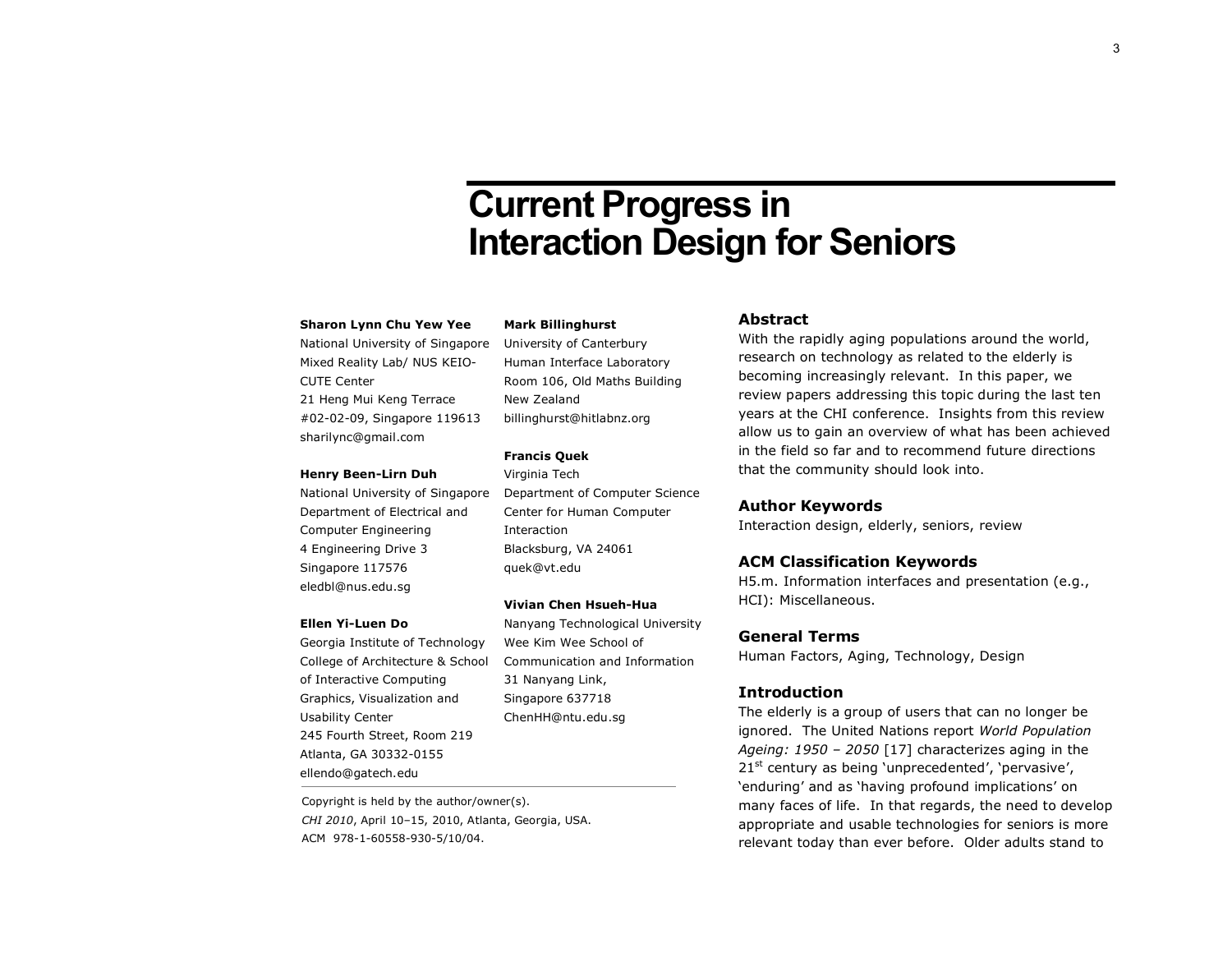benefit greatly from new technologies [7], which can help them to remain independent, productive and connected to other people and services [3]. In order to understand pertinent topics that should be addressed in future studies and uncover new, potential research directions, it is helpful to look back on what has been done in the field so far. We present a review of the literature on the elderly and technology by analyzing papers published on related topics in the CHI (Conference on Human Factors in Computing Systems) proceedings. A search revealed fifty topic-relevant papers of all types (including full papers, notes, workin-progress, doctoral consortiums, workshop papers, etc) over the last ten years (1999 to 2009). However in the final analysis, we excluded four papers which did not include any formal studies or systems. Those were mainly papers from the HCI Overviews, Panel, and Workshop proposal categories. Table 1 shows a summary of the paper count.

With the help of the authors' keywords stated in the papers, we were able to categorize the papers into 10

| Year  | No. of<br>papers | Categories            | No. of<br>papers |
|-------|------------------|-----------------------|------------------|
| 2009  |                  | Social Interaction    |                  |
| 2008  |                  | Interface design      | 6                |
| 2007  | 2                | Design methods        | 5                |
| 2006  | 9                | Intergenerational     | 5                |
| 2005  | 9                | The Web               | 4                |
| 2004  | 3                | Domestic technologies | 3                |
| 2003  | 2                | Navigation aids       | 3                |
| 2002  | 0                | Technology training   | 3                |
| 2001  | 2                | Understanding seniors | 3                |
| 2000  | O                | Tangible interfaces   | 2                |
| 1999  | 9                | <b>Total</b>          | 41               |
| Total | 44               |                       |                  |

Table 1. Relevant elderly-related papers in the last 10 years of CHI

**Total 44** 

categories (Table 1). The following sections review some of these categories, and finally identify what we see as gaps in the current literature about research on the human-computer interaction (HCI) and aging.

## **Enhancing Social Interaction**

Older people generally have a deeper need for social connectedness than younger adults, who are mostly preoccupied with work in their daily life. Aging usually also brings about a decrease in the number of relationships and opportunities to meet up with friends and acquaintances, either because of chronic health conditions or loss of loved ones.

Ma and Cook [13], at CHI, have researched on visual languages that can help the elderly to interact with others, especially in multicultural settings. Gregg [6] concluded that technology can help older adults feel more connected with the community through a descriptive case study conducted in elderly's homes equipped with plain-old-telephone-service-based videoconferencing units. On a different note, after examining the social needs and barriers of households in a qualitative study, Morris and al. [14] suggest that computing technologies should be used as "catalysts" rather than as "substitutes for human relationships".

Yet, research in this area at CHI has seen a number of projects on the issue of artificial companionship in particular. Bickmore and al. [2] developed an embodied conversational agent, in the form of an exercise advisor, that the elderly can interact with in their homes via a touch screen. Their acceptance study showed that the seniors' relationship with the agent was "more similar to a close friend than a stranger". Other systems set to act as artificial companions have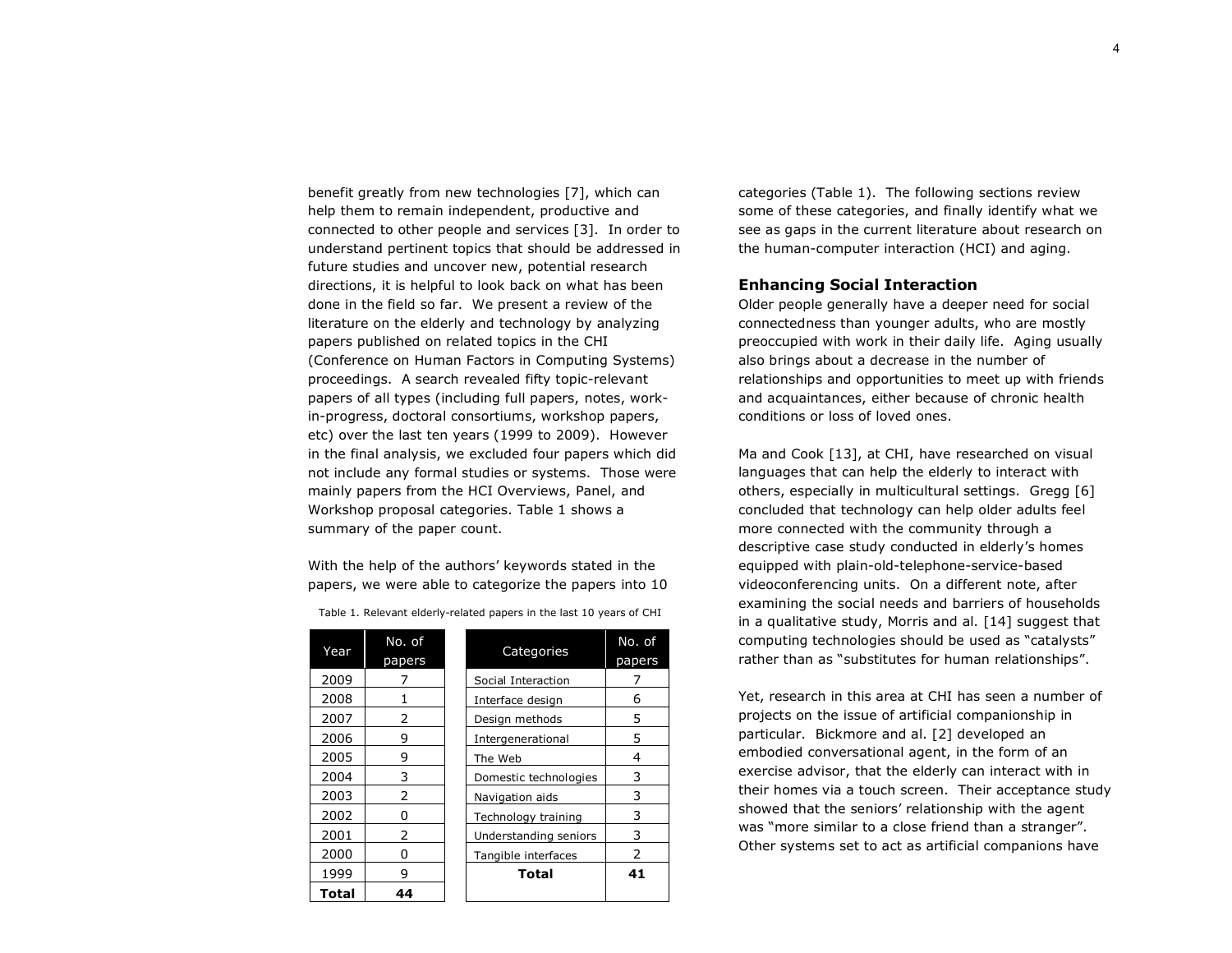been designed in, for example, the ECHOES project, focusing on the issue of losing important loved ones in the life of an elderly, the HOMIE project, which consists of a stitched dog integrated with speech synthesis aimed to provide entertainment and medical care assistance to the seniors, and VIRGO, a surrogate companion consisting of an LCD touch screen, a CPU unit and an experimental health monitor, conceptualised based on interesting results garnered from focus groups conducted on the meaning of the term 'companionship' for the seniors.

### **Interface Design for the Elderly**

Design recommendations for elderly-targeted technologies or to render common technologies more elderly-friendly have been common in the literature on aging and technology. Changes particularly in the cognitive, sensory and psychomotor functioning of adults as they grow older mean that the elderly often require interfaces to their specific needs.

At CHI, this research area has been studied in a variety of context, namely in terms of font requirements for online text [1], pen-based selection accuracy [9], cursor pointing through the use of proxy targets [10], usage of hyperlinks in small devices [18], the value of multimodal feedback [11], and mobile phone design  $[15]$ .

## **Discussion and Conclusion**

All work related to the elderly refer to the demographic change of aging populations around the world as a major motivation for research. As more and more people advance in age, especially those from the 'babyboom' generation who are better acquainted with the usage of technology, research in designing senior-

friendly interfaces, applications and systems become increasingly relevant. From our ten-year review of the corpus of work on the elderly and HCI at CHI, this topic is still under-researched. Despite some significant studies, there is still much potential for further avenues of research in the area. Studies exploring the context, needs and actual reality of the elderly would be especially helpful since understanding the target audience is a crucial initial step in any design process.

Adults certainly face diminishments in some of their abilities over their lifespan. Although it is unreasonable to define older adults in terms of age-related changes or impairments, these potential characteristics must be considered if a design is to be inclusive [3]. Nevertheless, we should remember that older people also have years of experience, knowledge and wisdom [6] that can be tapped into to enrich the design process and inform technology design concepts.

### **References**

[1] Bernard, M., Chia, H. L. and Mills, M. The effects of font type and size on the legibility and reading time of online text by older adults. In *Proc. Interactive Posters CHI 2001*, ACM Press (2001), 175-176.

[2] Bickmore, T. W., Caruso, L. and Clough-Gorr, K. Acceptance and usability of a relational agent interface by urban older adults. In *Proc. CHI 2005*, ACM Press (2005), 1212-1215.

[3] Bouma, H., Czaja, S., Umemuro, H., Rogers, W., Schulz, R. and Kurniawan, S. Technology: A means for enhancing the independence and connectivity of older people. In *Proc. Panel CHI 2004*, ACM Press (2004), 1580-1581.

[4] Dickenson, A., Smith, M., Arnott, J., Newell, A. and Hill, R. Approaches to web search and navigation for